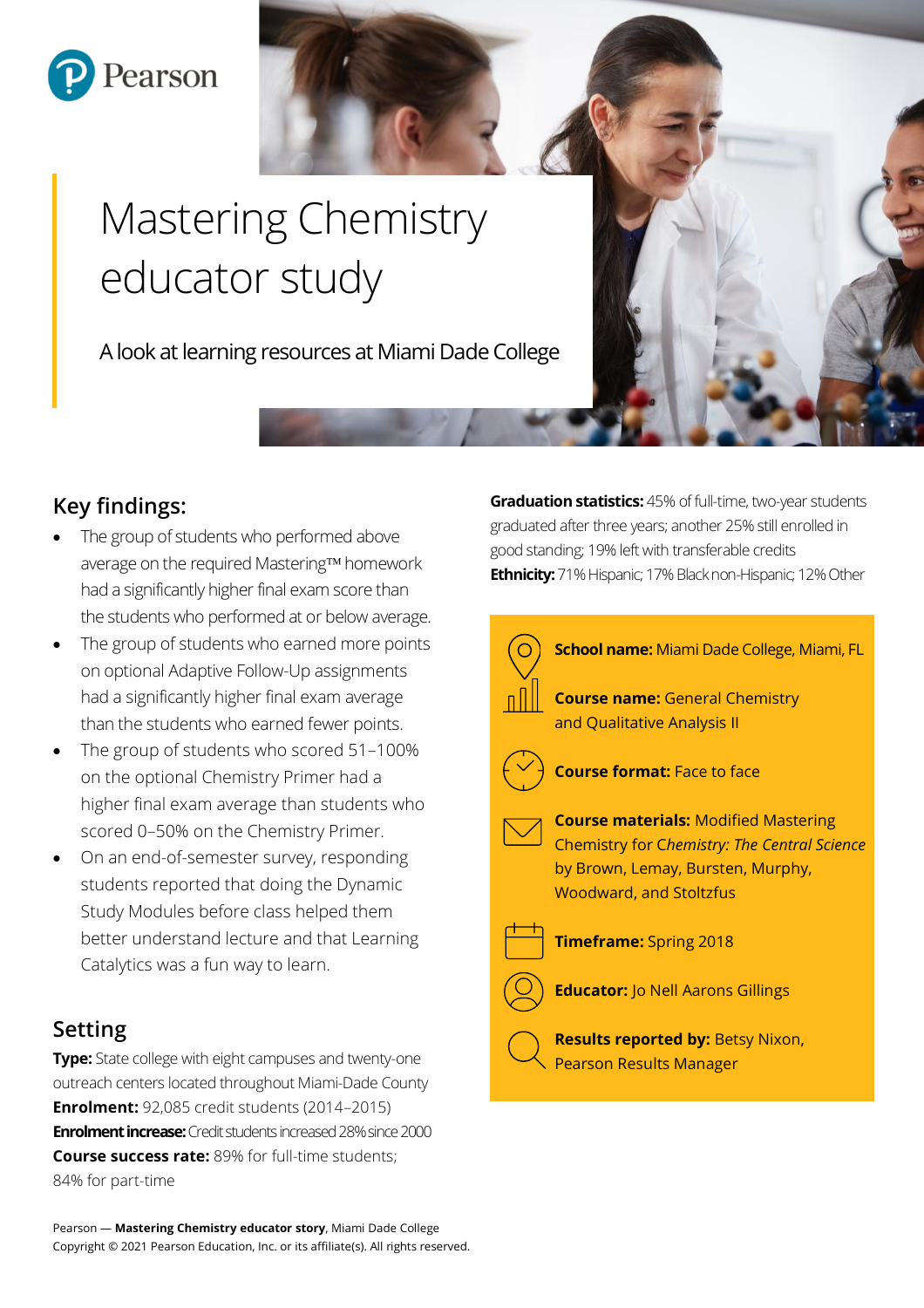

## **About the course**

Instructor Jo Nell Aarons Gillings teaches Introduction to Chemistry, Chemistry for Health Science, and General Chemistry I and II. She is in her second year of teaching at Miami Dade College (MDC). Prior to that, she taught as an adjunct and spent several years teaching in the public school system in Florida.

General Chemistry and Qualitative Analysis II (Gen Chem II) is the final course of a two-semester general chemistry sequence. It is a three-credit lecture course with a separate required lab taken concurrently. Students who generally take this course as a prerequisite to their program include Pharmacy, Premed, Occupational Therapy, Physician Assistants, Pre-Dental, and some Engineering majors. Topics covered include oxidation-reduction, chemical and acid-base equilibrium, kinetics, electrochemistry, coordination chemistry, thermodynamics, nuclear chemistry, an introduction to organic chemistry, and highlights of descriptive chemistry of metals. The general education outcomes addressed in the course include:

- Use quantitative analytical skills to evaluate and process numerical data
- Solve problems using critical and creative thinking and scientific reasoning
- Formulate strategies to locate, evaluate, and apply information
- Describe how natural systems function and recognize the impact of humans on the environment

the importance of the class to their goals and help them develop study skills to enhance success in the course. To achieve these goals, she has tried to create structure in her course through the activities and homework. On her syllabus, she tells students the following:

- To prepare for an exam, you will need to study three to four hours for every hour of lecture, totaling about nine hours each week.
- Each chapter in chemistry builds on the knowledge of the previous chapters, so it's important to understand and retain the content and not get behind in the beginning.
- The course is not a "listen and learn" type of course. Most of the learning will happen later, while reviewing notes, reading the textbook, and most importantly, while solving problems.
- You will need to utilize mathematical skills.
- The textbook is a very important tool. Stay ahead of the material (in the worst case, stay on top of it), and lectures will make more sense to you this way.
- Learning chemistry is a collaborative effort, so interact with your instructor and classmates as often as possible.
- During a lecture, if you have a question, please bring it up (there are no dumb questions; I guarantee there will be several other people with the same question who are too afraid to ask). However, please be respectful and raise your hand, rather than blurting out the question.

# **Challenges and Goals**

Aarons Gillings says that general chemistry is a difficult course for students, and it takes a lot of hard work on their part to succeed. She finds that many students don't fully understand what they need to do and when to do it to be successful in the course, because many confuse studying with learning. She feels she must help students understand

Pearson — **Mastering Chemistry educator story**, Miami Dade College Copyright © 2021 Pearson Education, Inc. or its affiliate(s). All rights reserved. In addition, she also shares the following guidelines for studying chemistry on her syllabus:

> • Work together in small groups outside of class. This will help you tremendously.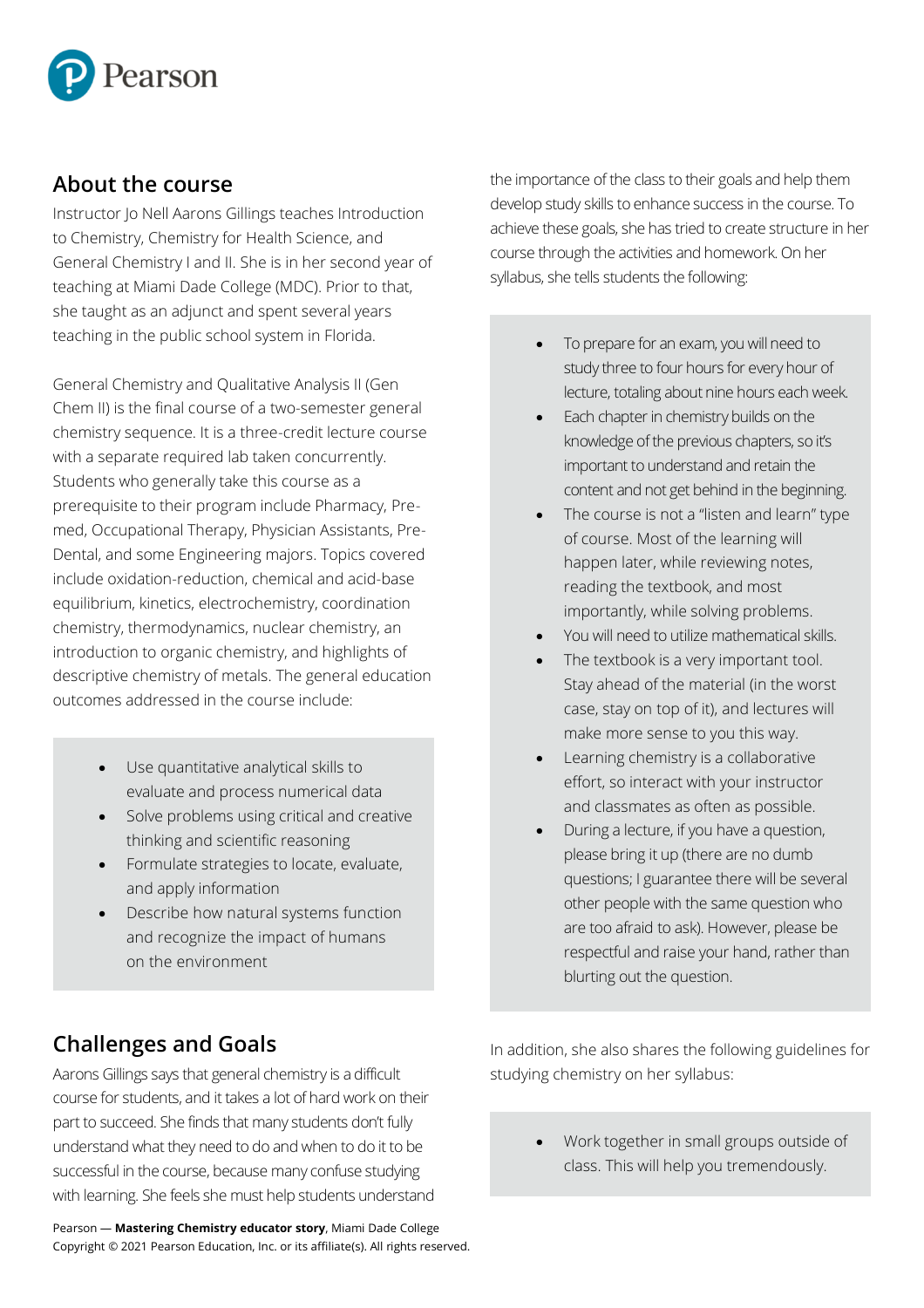

- During my office hours, I am willing to work with you one-on-one, so please feel free to come with any questions you have. It will be more beneficial to you if are prepared and come with questions rather than expect me to explain everything to you. If my office hours do not work for you, email me for an appointment.
- If you have done all the problems at the end of the chapter in your book and feel the need for more practice, come see me, and I will be glad to provide you with extra worksheets.
- Read the chapter and review the PowerPoint presentation before coming to class.
- Ask questions during the lecture if you don't understand.
- Practice problems after each section.

To provide resources for practice and learning, Aarons Gillings piloted Mastering Chemistry (MC) in her Summer 2017 session and began using it as part of the course in Fall 2017.

## **Implementation**

The course included the following components in Spring 2018:

**Exams:** Students were given four paper-and-pencil exams, each with a mix of multiple-choice questions and problems. If it benefitted the student, the final exam score could replace the lowest exam grade.

**Final exam:** A paper-and-pencil cumulative final exam was administered in class. The exam was comprised of 30% multiple-choice questions and 70% problems.

#### **Mastering Chemistry:**

#### **Dynamic Study Modules (DSMs)** were

assigned as required pre-lecture homework. With the DSMs, students answer questions until they feel confident with the answers; if they don't understand the concept, they get an immediate explanation. There were approximately two DSM assignments per chapter, and the goal was for students to understand what they needed to focus on and to work on the concepts until they understood them. For Fall 2017, DSMs were optional, but Aarons Gillings realized how helpful they were to students and decided to require them in Spring 2018.

**Chapter homework** was required and included chapter problems and tutorials with hints. There was approximately one post-lecture assignment per chapter. Students were able to use hints with no deductions, and the assignments were not timed. Five attempts were available, but students lost 5% for each wrong answer.

#### **Adaptive Follow-Up assignments (AFUs)**

followed the chapter homework and were optional. If students earned 95% or higher on the chapter assignment, they tested out of AFUs. All students who tested out of or completed the AFUs within 24 hours of the chapter homework received extra credit.

**Learning Catalytics (LC)** questions were used for in-class activities one day per week. This became a weekly activity after Aarons Gillings tried LC to overwhelmingly positive student response. Students completed LC questions both individually and with classmates, and LC questions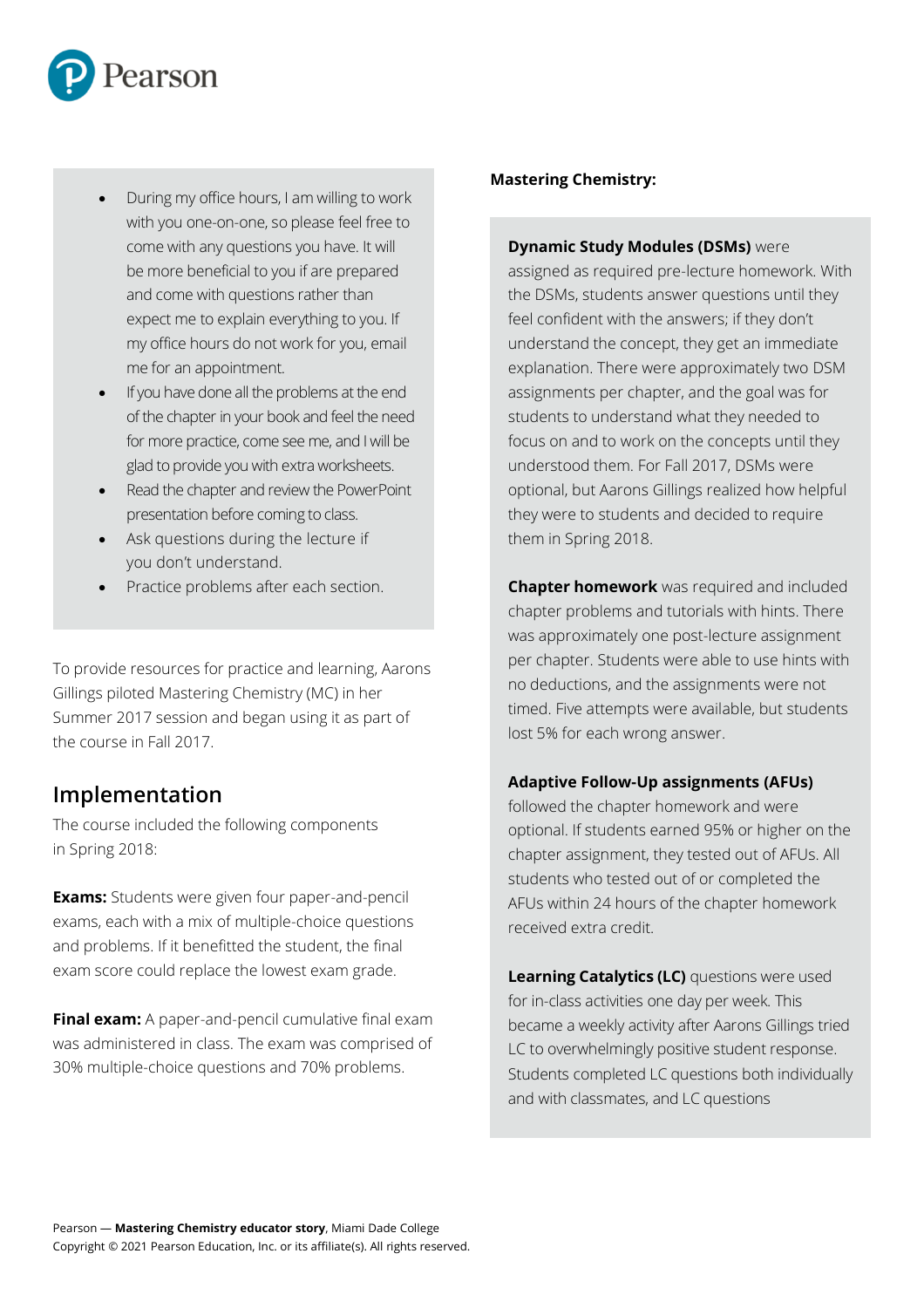

were answered using a cell phone, tablet, or laptop. Students could not make up the LC questions if they were absent from class. Responses were recorded in Mastering, and Aarons Gillings was able to address any misconceptions at that point in time.

**Chemistry Primer** is a tutorial series designed to help students remediate if they struggle with the math and chemistry skills needed to succeed in their first college chemistry course. The primer was required for students to complete in Gen Chem I, but available and recommended for remediation in Gen Chem II as well.



#### **Assessments**

- 40% Exams (4; lowest exam dropped)
- 30% Final exam (cumulative)
- 25% Mastering Chemistry homework

## **Results and Data**

Three Gen Chem II sections were taught by Aarons Gillings in Spring 2018 with a total of 68 students, and three were taught in Fall 2017 with a total of 71. Because of weather-related issues in Fall 2017 that caused the cancellation of classes and one missed exam, the Spring 2018 results are the only ones reported in this study. The Spring 2018 results were combined since the sections were taught in an identical manner. Students who did not take the final exam were removed from the analysis, which included five students.

Students were placed into two groups based on the average MC score of 83%; the average score included both required Mastering assignments (chapter homework and DSMs). Students who scored at or above the average had a significantly ( $p < .05$ ) higher final exam average compared to the group of students who earned below average on MC homework.

AFU assignments were optional. The same analysis was done looking at participation on AFU assignments. The average number of extra credit points earned for AFUs was six. Students who earned more AFU points than average had a significantly higher final exam average (74%) than the group of students who earned at or below average AFU points (62% final exam average). Since AFUs were optional, these results may be impacted by other factors that are difficult to measure, such as student motivation and study skills.

Aarons Gillings required the Chemistry Primer in Gen Chem I. She estimates that approximately 80% of the students in her Spring 2018 Gen Chem II course had her Gen Chem I course in Fall 2017 and would have completed the Primer. However, for Gen Chem II, it was optional and available for students to use, and a majority of students worked on the primer earning a score higher than 50%. While eight students had a score of zero on the Primer, this may be an indication that they felt they did not need any further remediation, since three of those students earned over 80% on the final exam.

# **The Student Experience**

"What I liked about Mastering was the relevance it had toward the material we experienced on the exams and in class."

—Student, Miami Dade College